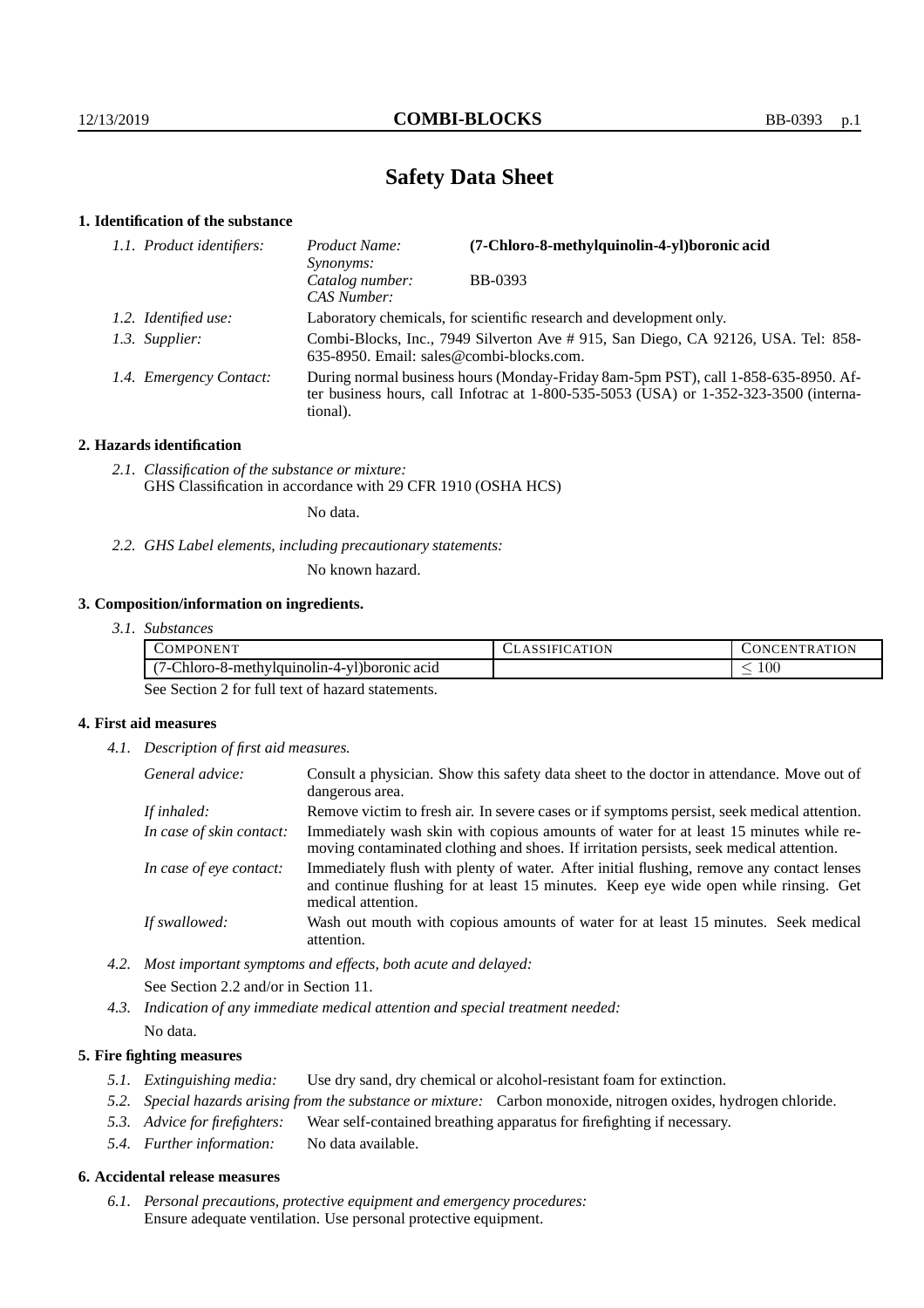| 6.2. Environmental precautions:                                                                                                                                                                                                                                     |                                                                                                                                                                                                                                                                    |  |
|---------------------------------------------------------------------------------------------------------------------------------------------------------------------------------------------------------------------------------------------------------------------|--------------------------------------------------------------------------------------------------------------------------------------------------------------------------------------------------------------------------------------------------------------------|--|
|                                                                                                                                                                                                                                                                     | Should not be released into the environment. See Section 12 for additional ecological information.                                                                                                                                                                 |  |
|                                                                                                                                                                                                                                                                     | 6.3. Methods and materials for containment and cleaning up:                                                                                                                                                                                                        |  |
| Sweep up or vacuum up spillage and collect in suitable container for disposal.                                                                                                                                                                                      |                                                                                                                                                                                                                                                                    |  |
| 6.4. Reference to other sections:                                                                                                                                                                                                                                   |                                                                                                                                                                                                                                                                    |  |
|                                                                                                                                                                                                                                                                     | Refer to protective measures listed in Sections 8 and 13.                                                                                                                                                                                                          |  |
| 7. Handling and storage                                                                                                                                                                                                                                             |                                                                                                                                                                                                                                                                    |  |
|                                                                                                                                                                                                                                                                     | 7.1. Precautions for safe handling: Avoid contact with skin and eyes. Avoid inhalation of vapour or mist. Keep away<br>from sources of ignition - No smoking. Take measures to prevent the build up of electro-<br>static charge. For precautions see section 2.2. |  |
| 7.2. Conditions for safe storage, including any incompatibilities: Store under $-20^{\circ}$ C. Keep container tightly closed in<br>a dry and well-ventilated place. Containers which are opened must be carefully resealed<br>and kept upright to prevent leakage. |                                                                                                                                                                                                                                                                    |  |
| 7.3. Specific end use(s):                                                                                                                                                                                                                                           | Laboratory chemicals, for scientific research and development only.                                                                                                                                                                                                |  |
| 8. Exposure Controls / Personal protection                                                                                                                                                                                                                          |                                                                                                                                                                                                                                                                    |  |
| 8.1. Control parameters:                                                                                                                                                                                                                                            |                                                                                                                                                                                                                                                                    |  |
| Components with workplace control parameters: Contains no substances with occupational exposure limit values.                                                                                                                                                       |                                                                                                                                                                                                                                                                    |  |
| 8.2. Exposure controls:                                                                                                                                                                                                                                             |                                                                                                                                                                                                                                                                    |  |
| Appropriate engineering controls: Ensure that eyewash stations and safety showers are close to the workstation<br>location. Ensure adequate ventilation, especially in confined areas.                                                                              |                                                                                                                                                                                                                                                                    |  |
| Personal protective equipment:                                                                                                                                                                                                                                      |                                                                                                                                                                                                                                                                    |  |
| Eye/face protection:                                                                                                                                                                                                                                                | Wear appropriate protective eyeglasses or chemical safety goggles as described by OSHA's<br>eye and face protection regulations in 29 CFR 1910.133 or European Standard EN166.                                                                                     |  |
| Skin protection:                                                                                                                                                                                                                                                    | Handle with gloves. Gloves must be inspected prior to use. Use proper glove removal<br>technique (without touching glove's outer surface) to avoid skin contact with this product.                                                                                 |  |

### **8. Exposure Controls / Personal protection**

| Eye/face protection:               | Wear appropriate protective eyeglasses or chemical safety goggles as described by OSHA's<br>eye and face protection regulations in 29 CFR 1910.133 or European Standard EN166.                                                                                                                                         |
|------------------------------------|------------------------------------------------------------------------------------------------------------------------------------------------------------------------------------------------------------------------------------------------------------------------------------------------------------------------|
| Skin protection:                   | Handle with gloves. Gloves must be inspected prior to use. Use proper glove removal<br>technique (without touching glove's outer surface) to avoid skin contact with this product.<br>Dispose of contaminated gloves after use in accordance with applicable laws and good<br>laboratory practices. Wash and dry hands |
| <b>Body Protection:</b>            | Complete suit protecting against chemicals, Flame retardant antistatic protective clothing.,<br>The type of protective equipment must be selected according to the concentration and<br>amount of the dangerous substance at the specific workplace.                                                                   |
| Respiratory protection:            |                                                                                                                                                                                                                                                                                                                        |
| Control of environmental exposure: | Prevent further leakage or spillage if safe to do so. Do not let product enter<br>drains.                                                                                                                                                                                                                              |

### **9. Physical and chemical properties**

*9.1. Information on basic physical and chemical properties*

| (a)      | Appearance:                                   | No data  |
|----------|-----------------------------------------------|----------|
| (b)      | Odour:                                        | No data  |
| (c)      | Odour Threshold:                              | No data  |
| (d)      | pH:                                           | No data  |
| (e)      | Melting point/freezing point:                 | No date. |
| (f)      | Initial boiling point and boiling range:      | No data  |
| (g)      | Flash point:                                  | No data  |
| (h)      | Evaporatoin rate:                             | No data  |
| (i)      | Flammability (solid, gas):                    | No data  |
| (j)      | Upper/lower flammability or explosive limits: | No data  |
| $\rm(k)$ | Vapour pressure:                              | No data  |
| (1)      | Vapour density:                               | No data  |
| (m)      | Relative density:                             | No data  |
| (n)      | Water solubility:                             | No data  |
| (0)      | Partition coefficient: n-octanol/water:       | No data  |
| (p)      | Auto-ignition:                                | No data  |
| (q)      | Decomposition temperature:                    | No data  |
| (r)      | Viscosity:                                    | No data  |
| (s)      | Explosive properties:                         | No data  |
| (t)      | Oxidizing properties:                         | No data  |